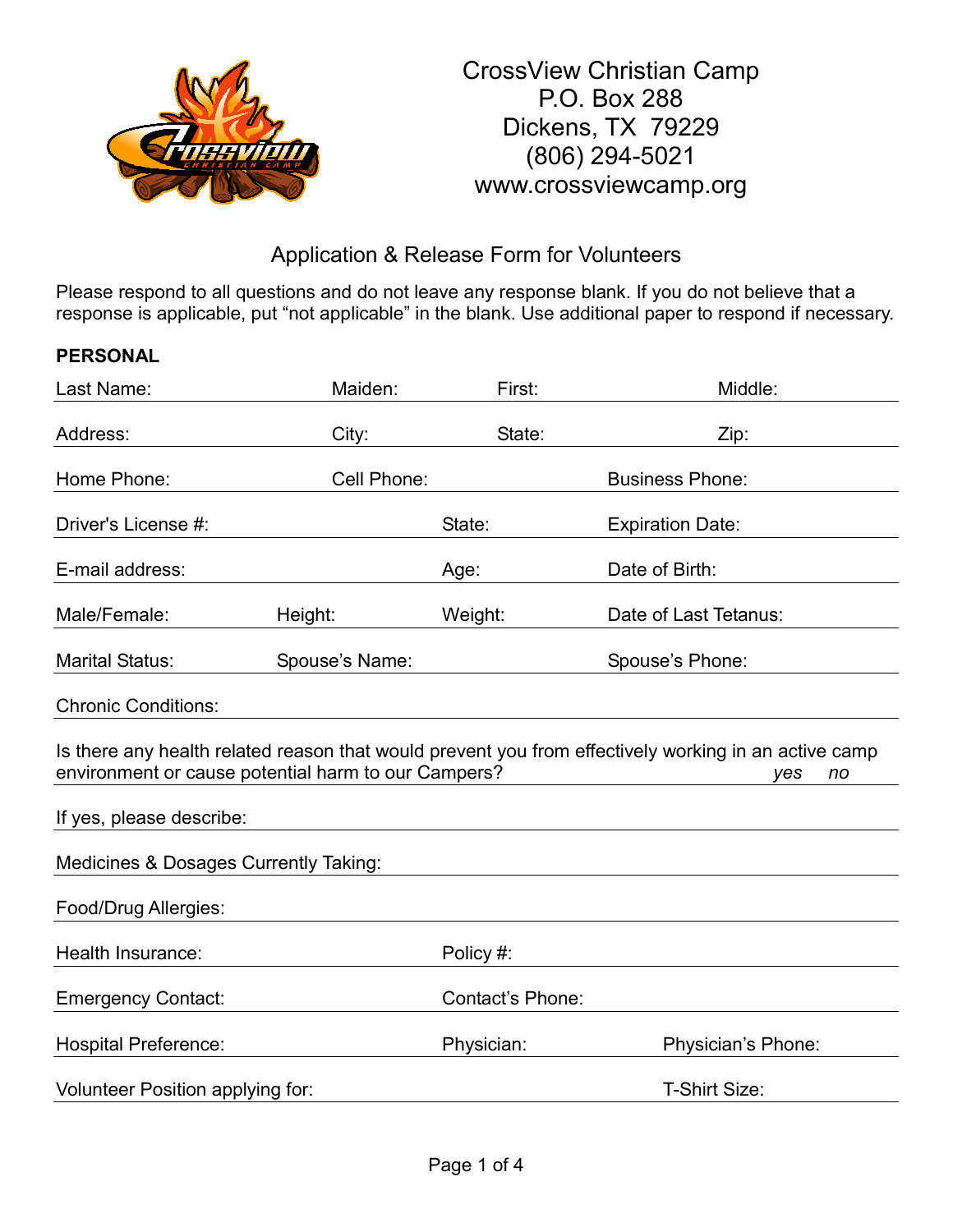## **SPIRITUAL LIFE**

| What church/fellowship are you a member of?                                                                                                                                                       |    |  |  |  |  |
|---------------------------------------------------------------------------------------------------------------------------------------------------------------------------------------------------|----|--|--|--|--|
| Pastor's Name:<br>How long have you attended that church?                                                                                                                                         |    |  |  |  |  |
| How often do you attend church?<br>Did/do you work with children at your church? yes                                                                                                              | no |  |  |  |  |
| If you did/do work with children there, in what capacity?                                                                                                                                         |    |  |  |  |  |
| Do you consider yourself to be a positive role model for others?<br>ves<br>no                                                                                                                     |    |  |  |  |  |
| Please explain why:                                                                                                                                                                               |    |  |  |  |  |
| Please explain salvation as you understand it:                                                                                                                                                    |    |  |  |  |  |
|                                                                                                                                                                                                   |    |  |  |  |  |
| When?<br>Have you accepted Jesus Christ as your Lord and Savior?<br>ves<br>no                                                                                                                     |    |  |  |  |  |
| Have you ever led another person to Christ?<br>yes<br>no                                                                                                                                          |    |  |  |  |  |
| Are you comfortable sharing the Gospel?<br>If no, why not?<br>yes no                                                                                                                              |    |  |  |  |  |
| PERSONAL INTEGRITY/CRIMINAL HISTORY                                                                                                                                                               |    |  |  |  |  |
| Is there any reason, including those that are physical or mental health related, that might keep you<br>from effectively working with children or that might cause a child potential harm?<br>yes | no |  |  |  |  |
| Have you ever been charged with, indicted for, or plead guilty to a crime?<br>yes                                                                                                                 | no |  |  |  |  |
| Have you ever been charged with, indicted for, or plead guilty to an action prohibited by the Texas<br>Family Code, or a similar code in any state?<br>yes<br>no                                  |    |  |  |  |  |
| If yes to any of the above 3 questions, please explain:                                                                                                                                           |    |  |  |  |  |
|                                                                                                                                                                                                   |    |  |  |  |  |

Have you been known by any other name? *yes no* If yes, list all other names:

Are willing to be fingerprinted & background checked by a national agency? *yes no*

If *no*, why not?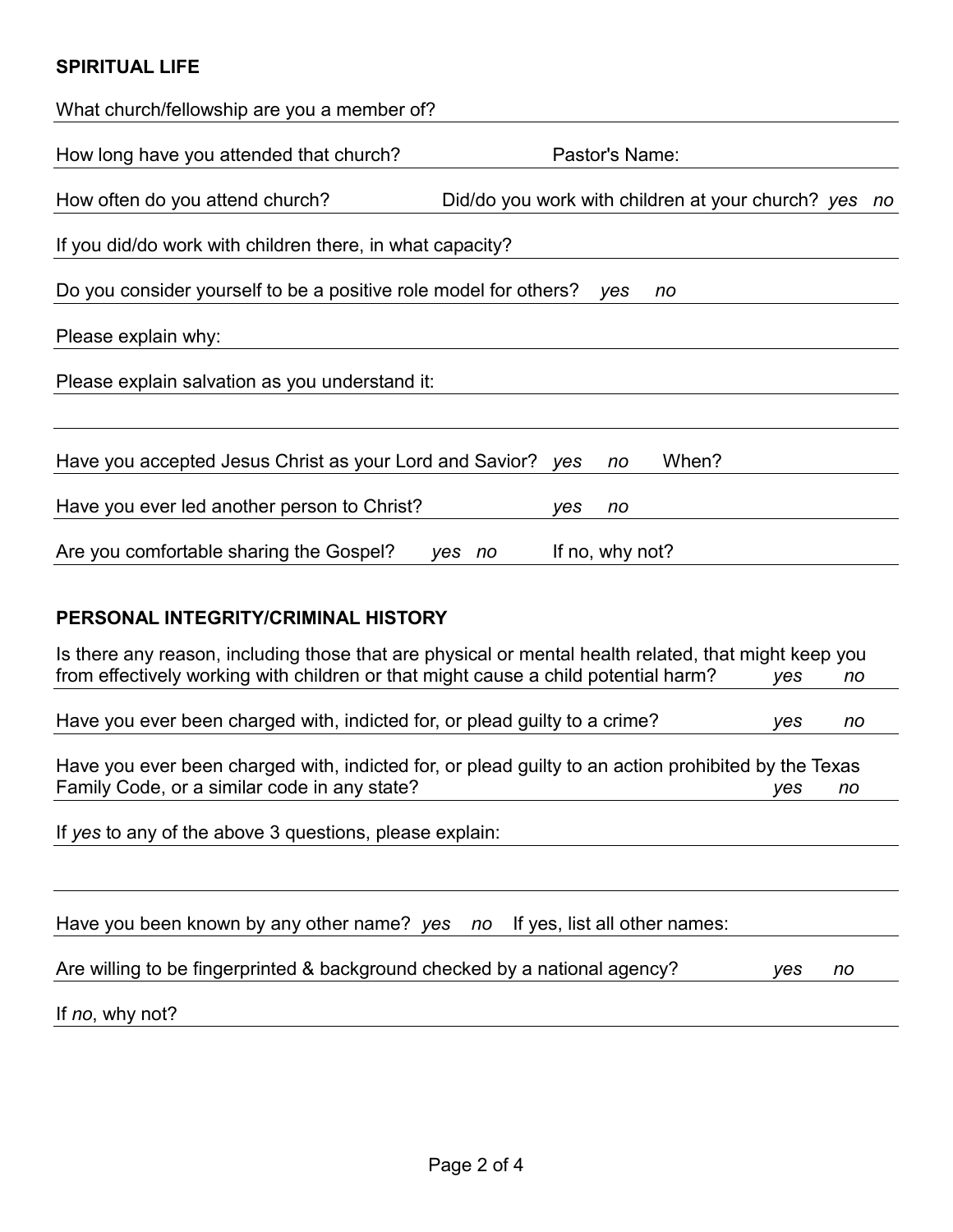### **DISCLAIMER**

The information contained in this application is correct to the best of my knowledge. I authorize CrossView Camp to obtain information from churches listed herein. I also authorize any churches or other organizations listed in this application to give you any information, including opinions, that they may have regarding my character and fitness for the volunteer position for which I am applying. In consideration of the receipt and evaluation of this application by CrossView Camp, I hereby release any individual, church, children's organization, charity, employer, reference, or any other person or organization, both collectively and individually, from any and all liability for damages of whatever kind or nature which may at any time result to me, my heirs, or family, on account of compliance or any attempts to comply with this authorization. I waive any right that I may have to inspect any information provided about me by any person or organization identified by me in this application.

Should my application be accepted, I agree to be bound by the Bylaws and Policies of CrossView Christian Camp & Retreat Center. I agree to refrain from unscriptural conduct in the performance of my duties on behalf of CrossView Christian Camp & Retreat Center. I understand the Camp's desire to protect its Campers, and I therefore give my permission for Camp leadership to conduct a criminal background check on me and to maintain my fingerprints and a photo I.D. on file.

I further state that I have carefully read the foregoing release and know the contents thereof; and I sign this release as my own free act. I understand that any misrepresentation or omission of a material fact on my application may be justification for refusal of employment or future termination without advance notice.

I authorize CrossView Christian Camp & Retreat Center to supply my employment record (or volunteer record), in whole or in part, and in confidence, to any prospective or future employer, governmental agency, or other party, with a legal and proper interest therein.

Applicant's signature: Date:

## **DRUG-, ALCOHOL-, & TOBACCO-FREE CAMP POLICY and AGREEMENT & CONSENT TO TESTING**

CrossView Camp recognizes the importance of providing a safe and drug-free environment for our Campers, our Employees, and our Volunteers. With this goal in mind, CrossView Camp maintains the following policies regarding drug, alcohol, and tobacco use:

- The use, possession, solicitation, or sale of illegal substances, controlled substances, tobacco products, and/or alcohol on Camp property is prohibited.
- The use of any illegal substance or the illegal use of any controlled substance is prohibited at all times and all locations while employed or volunteering at CrossView Camp.
- Being under the influence of any controlled substance (legal or illegal), including alcohol and tobacco, is prohibited at CrossView Camp.
- Violation of any of these policies will result in immediate termination/dismissal.
- CrossView Camp may conduct drug and/or alcohol testing for potential employees or volunteers.
- CrossView Camp may conduct random drug and/or alcohol testing at any time.
- CrossView Camp may conduct drug and/or alcohol testing on anyone the Camp leadership feels may be under the influence of or in possession of drugs or alcohol.
- CrossView Camp may conduct drug and/or alcohol testing on anyone involved in an on-the-job accident or injury.
- A positive drug/alcohol test will result in immediate termination/dismissal.

I hereby agree to submit to a drug and/or alcohol test and furnish a sample of my urine, breath, blood, and/or hair as required for analysis. I understand that a refusal to submit to a drug and/or alcohol test or failure to cooperate with the test in any way will result in immediate termination/dismissal. I give full permission to CrossView Christian Camp to send my specimen(s) to a laboratory or testing facility and for the laboratory or testing facility to release any and all documentation relating to such a test to CrossView Christian Camp and/or to any governmental entity involved in a legal proceeding or investigation connected with the test. I hold harmless (I will not sue or hold responsible) CrossView Christian Camp, physicians, and/or testing laboratories for any alleged harm to me that might result from such testing, including loss of employment, loss of position, adverse action, or errors in administration or analysis.

My signature below indicates my receipt and understanding of this policy and consent. I also verify that I have been provided with an opportunity to ask questions about the policy and consent.

### Applicant's signature: **Date:** Date: **Date:** Date: **Date:** Date: **Date:** Date: **Date: Date: Date: Date: Date: Date: Date: Date: Date: Date: Date: Date: Date: Date: Date: Date: Date: Date:**